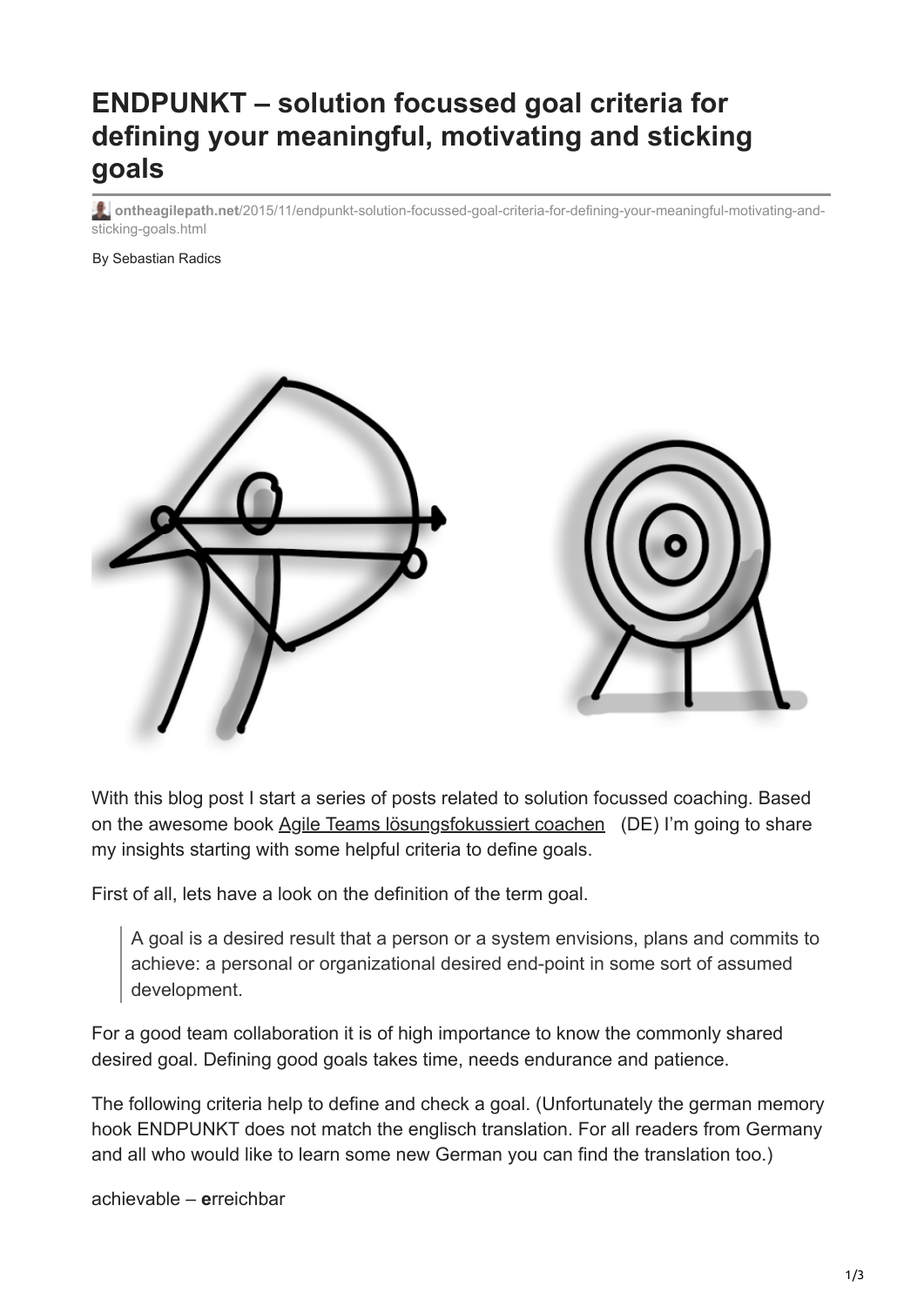It has a special meaning for goals and its achievability provides confidence. Confidence leads to higher engagement.

Ask whether the goal is in team's circle of control. Find framing parameters – factors outside the teams control. Ask *what for* to check the parameter and for ways to remove it.

To check for achievability ask:

- How confident are you, that you can reach the goal the way it's defined at the moment?
- What resources do you have, that guarantee, that you can reach the goal?
- In what way parameters not under your control need to change?
- How can you rephrase the goal that you can reach it yourself (independent?)
- What else would be helpful that you can reach the goal with high confidence?
- How do you notice that you reached your goal at the end?
- How would others notice it?

#### verifiable/noticeable – **n**achweisbar

- How do you know that the goal is achieved?
- How do others notice it?

## detailed and concrete – **d**etailliert

The more details the team describes, the more the picture of the goal becomes colored and real. The belief that they can reach it gets increased when creating a pictured of the desired outcome. Ask:

- What needs to happen here today that you are happy with the result?
- How can others see that you worked on the goal successfully?
- What would be a small or huge change?
- If you could record yourself with a camera, how can you see that you're moving towards achieving your goal when watching the movie?

#### positive – **p**ositiv

Focus on what should be (and not what shouldn't). Ask for the *instead* to transform negative phrasing by using the following questions:

- What do you want instead?
- What is supposed to be instead of …?

#### environmentally compatible – **u**mwelttauglich

There is an influence to your environment when the goal is reached. What is it? Is that change of the environment maybe in your way? Check for influences in your team, other departments, customers, other companies and one's private environment.

Not checking the environmental influence often leads to missed objections (that later on undermine commitment). Check by asking:

- Assume that you really reach that goal What would be different for you?
- What consequences would a goal achievement have for you? And what for people in your environment (team, departments,…)?